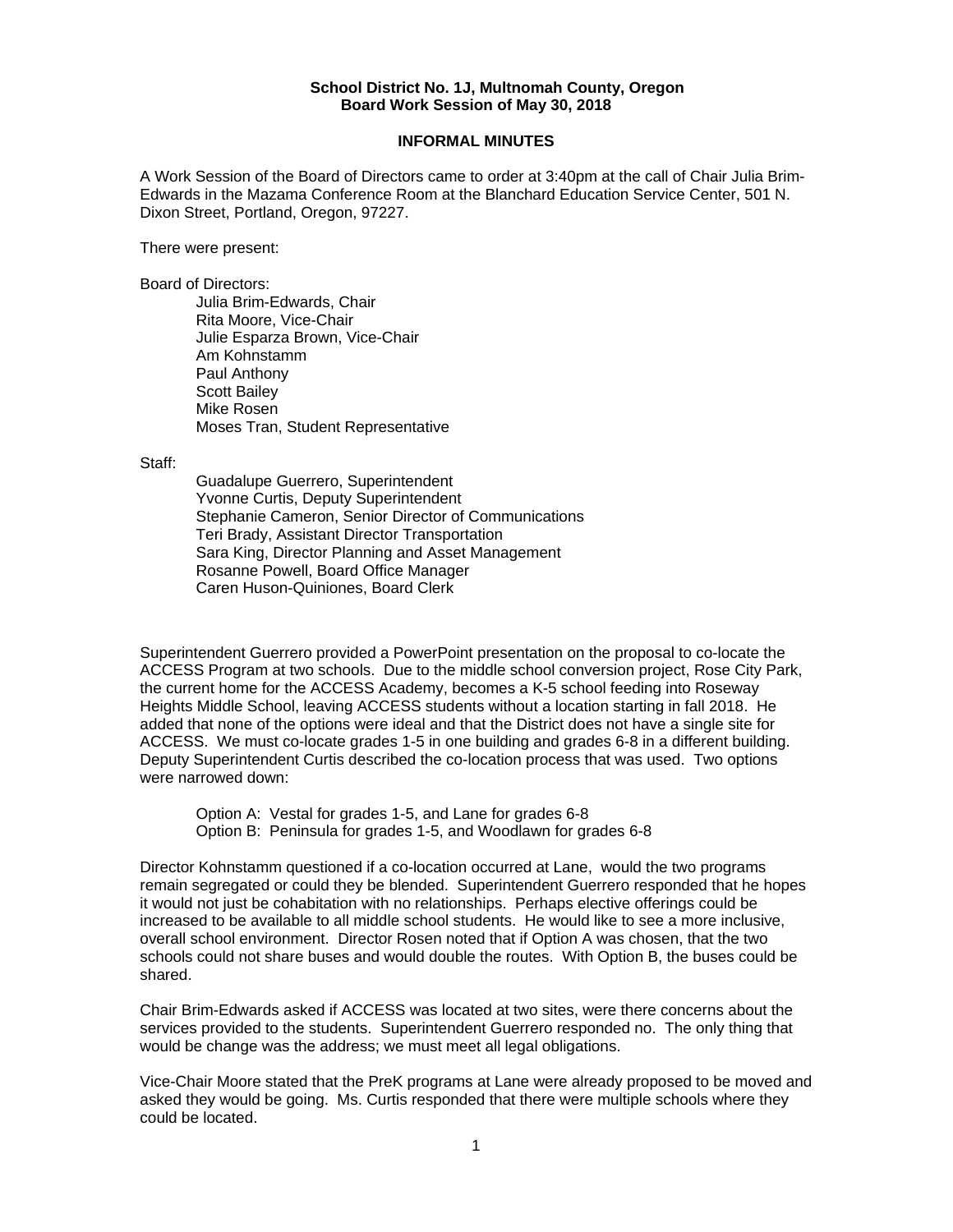Director Anthony questioned why we couldn't just leave ACCESS at Rose City Park and distribute the projected students for Rose City Park to Lee, Scott, and Vestal. Ms. Curtis responded that staff did not look at that as the decision as already made by the Board to open more middle schools. Chair Brim-Edwards agreed, stating that the Board adopted a resolution that designated boundaries for Rose City Park and where those students would go and staff felt that was a done deal.

Student Representative Tran asked if grades 6-8 would be re-introduced at Woodlawn. Ms. Curtis responded yes.

Director Anthony asked what each of the proposed schools would be giving up in order for there to be enough room for ACCESS to move in. Superintendent Guerrero responded that it vary depending upon the site. The principal from each proposed school provided a list of what would need to change in their school.

Vice-Chair Moore indicated that on the analysis sheet, it states that Vestal would not have enough classroom space. Ms. King responded that the analysis sheet was the initial review of the sites by facilities. Once a second review was conducted with the academia team, it was determined that there would be enough room, Vice-Chair Esparza Brown questioned why daVinci wasn't considered. Ms. Curtis responded that daVinci did not have a significant number of classrooms vacant and no gym.

Director Rosen questioned how temporary or permanent the decision will be and whether it will be reviewed every year. Superintendent Guerrero responded that review could be two years out and the he looks forward to doing the work with the Board. Director Kohnstamm asked if Woodlawn was chosen, would it affect their Title 1 status. Ms. Curtis responded that staff worked with the Title 1 Coordinator who stated that Title 1 status would not be affected as ACCESS is a Program and not a School. Director Bailey questioned before and after school care. The Principal of each proposed school provided information on their childcare.

## **School Community Representatives**

Anna deVille (Vestal): the Vestal community was complex. Co-locating at Vestal is an equity issue. Students in the building will double. The majority of students of color at Vestal will lose their community when 67% of white ACCESS students arrive. She asked how distribution of resources would work at Vestal and added that the building would be beyond capacity.

Kate Sage (Vestal): many ACCESS students have had setbacks and struggles in their lives, but the struggles of Vestal students are those of the world and racism. We must prioritize the need of the most vulnerable.

Connie Umphrie (Woodlawn): PPS was putting them in a terrible spot. Woodlawn was the result of a closed school merger. They were able to save their school. There are inadequate educational opportunities in the Jefferson cluster for K-8, and they were working hard to adapt to a gentrified community. Right now, Woodlawn has adequate class space and has built an amazing scheme of curriculum. Woodlawn could not get advanced classes for their school, but now ACCESS could come in be a predominantly white program.

Ry Wassman (Woodlawn): concerned about co-locating ACCESS at Woodlawn as they could lose ESL reading and behavioral support rooms. The school will be crowded. They have already gone through a massive gentrification, and will be outsiders in their own community. Co-location would be a big step backwards.

Jenny Gapp (Peninsula): Peninsula was a successful K-8 and asked why we couldn't have K-8 and middle schools co-exist in the District. There is a strain when two programs are located in one school. They already have two lunch periods, will they then have four?